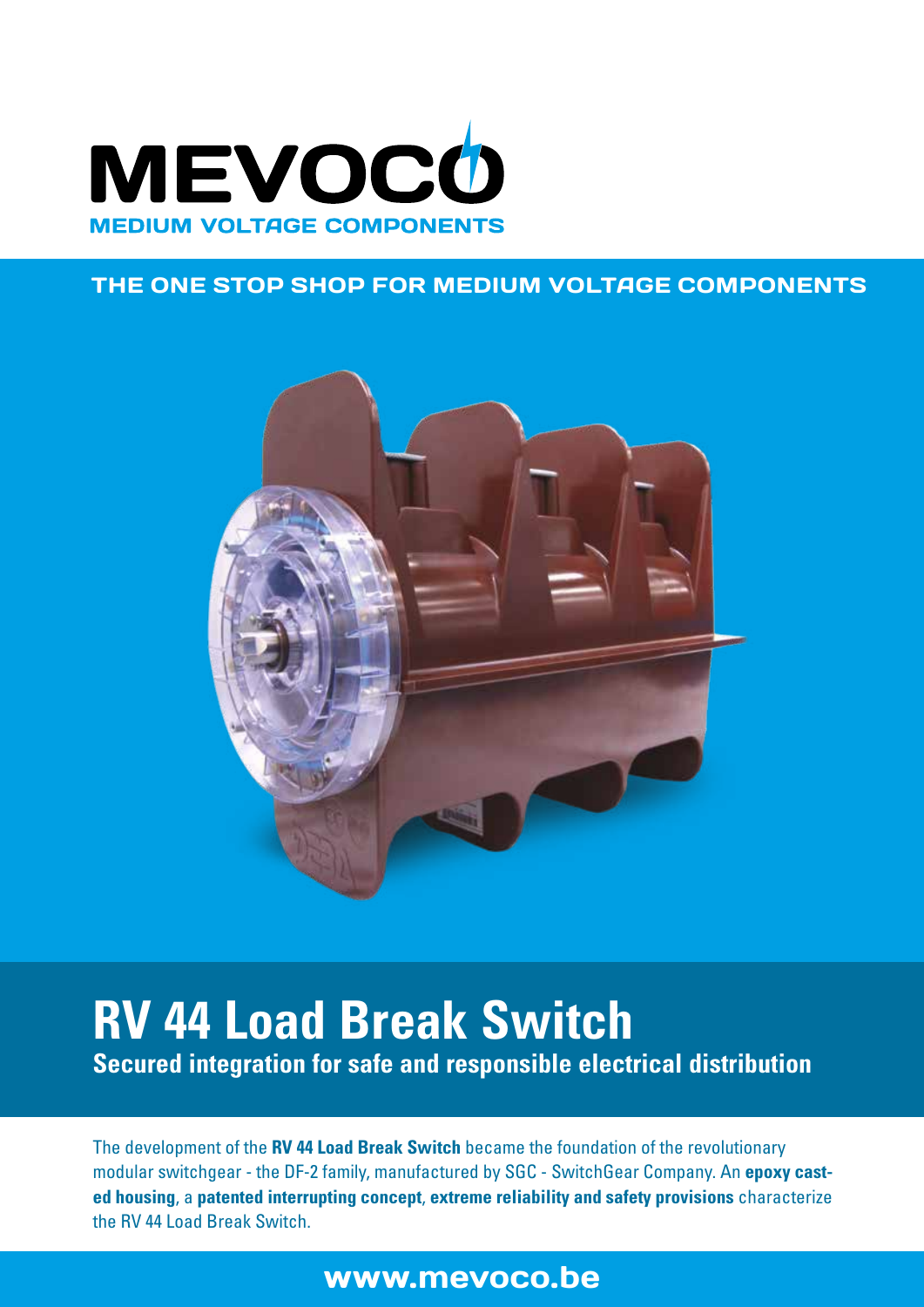#### **Flexible operations** h

The patented concept combines an optimalized gas rotation with a high precision of the mobile contacts to ensure:

- Efficient arc interrupting
- Limited erosion of the contact points
- High dielectrical withstand voltage

#### **Safety at work**

The Load Break Switch is filled with SF $_{\rm_6}$  gas, having exceptional isolating and arc interrupting characteristics. Optimal security is ensured by means of a "sealed for life" concept. All non-ferrous components of the switch are free of halogen, resistant to UV and ozone, reinforced with fibreglass and manufactured according to the class UL 94 V0.

#### **Easy operation**

The Load Break Switch is a two-position switch preventing any incorrect operation. The "open" or "close" position of the switch is clearly indicated on the synoptic diagram by means of an indicator directly linked to the shaft of the switch. Depending on the model, the Load Break Switch can be manually, coil or motor operated.

Complementary safety can be provided by extending the switch with an earthing switch or / and with a fuse combination.

#### **Earthing switch**

A single drive mechanism is used for the operation of the combination RV 44 Load Break Switch and EM98 Earthing Switch. An interlock provides high safety by preventing any incorrect operation. The operator can view the position of the earthing switch at all times through the window integrated in the front doors of the switchgear.

#### **Fuse combination**

By using a fuse combination, the Load Break Switch can be extended with the fuse holders and an auxiliary earthing switch. Both earthing switches are mechanically linked, so they open and close simultaneously. When a fuse blows, a tripping mechanism is activated by the striker of the fuse, causing the three phases of the Load Break Switch to open simultaneously. Other mechanical drive versions are also available.



E Fuse holders

### **Drive mechanism**

- Components manufactured from special alloyed types of steel
- Completely prepared for eventual mounting of available options in a later stage (auxiliary contacts, key interlocks, opening and closing coils, etc.)
- Indicators always show the correct position of the switches
- Manually or motor operated drive (with operating handle)
- Operating shafts are mechanically interlocked, preventing any incorrect operation
- No movable parts accessible, preventing any injuries
- Two main drives:
	- **DA98 Drive mechanism** 
		- (Combination Load Break Switch and Earthing Switch
		- **DP99 Drive mechanism**
		- (Load Break Switch / Fuse combination)

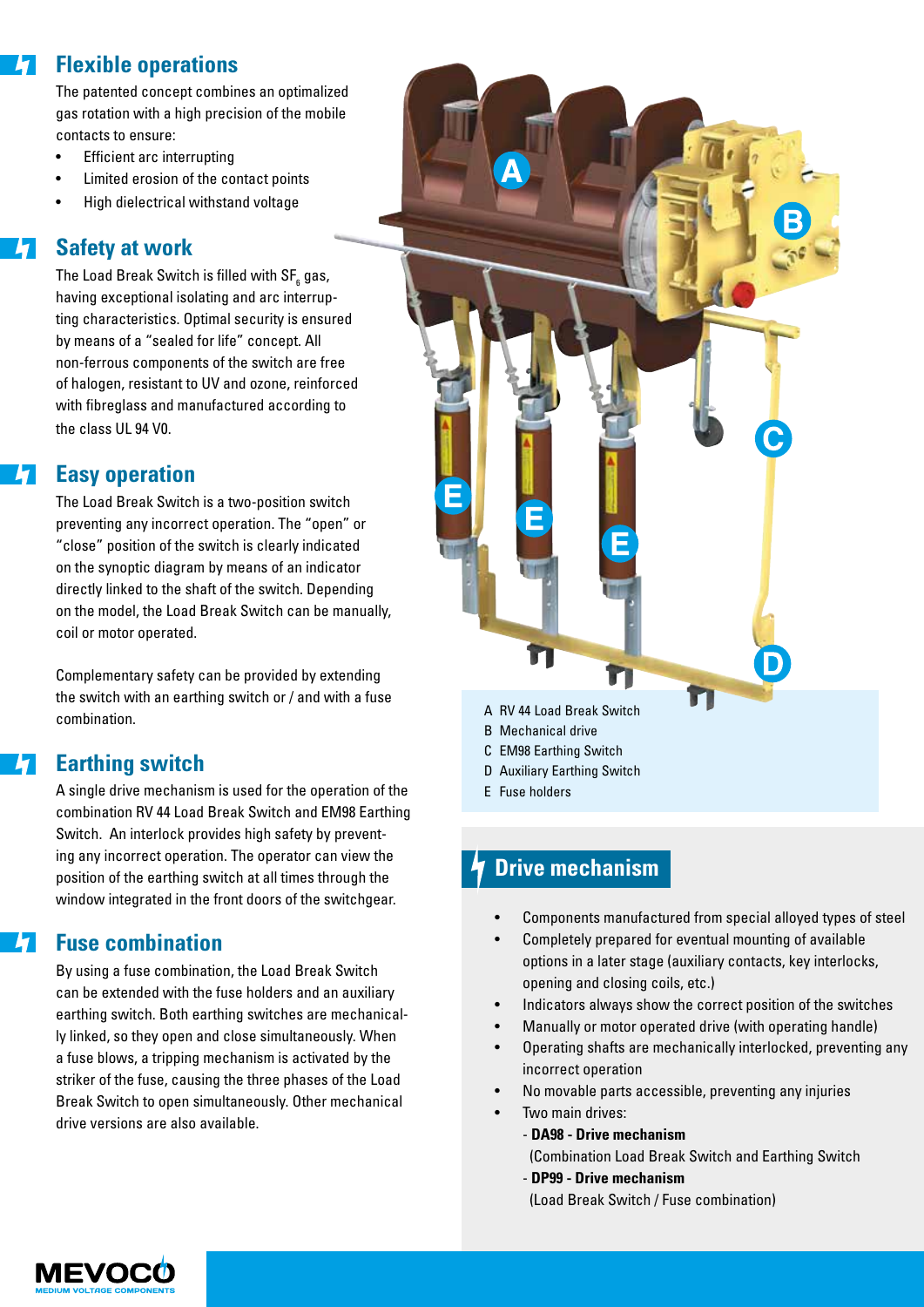#### **The advantages**  $\mathbf{h}$

*(Combination RV 44 Load Break Switch and EM98 Earthing Switch)*

- Maintenance friendly and fully integrated earthing switch.
- Operation of switch in one mechanical drive with one operating shaft.
- Operating shafts are mechanically interlocked, preventing any incorrect operation.
- Possible combination of other Mevoco mechanical drives and options.

### **Z7** Sealed for life

Mevoco's RV 44 load break switch is sealed for life, which ensures:

- Permanent safety and reliability:
- Sealed with double O rings to ensure perfect sealing
- Helium leak tested

## **The Technical Specifications**

| <b>Rated Voltage</b>                                      | kV | 12                    | 17,5                  | 24      |
|-----------------------------------------------------------|----|-----------------------|-----------------------|---------|
|                                                           |    |                       |                       |         |
| Rated lightning impulse withstand voltage 1.2/50 usec     |    |                       |                       |         |
| - To earth and between phases                             | kV | 75                    | 95                    | 125     |
| - Over the insulated distance                             | kV | 85                    | 110                   | 145     |
|                                                           |    |                       |                       |         |
| Rated short time power frequency withstand voltage 1 min. |    |                       |                       |         |
| - To earth and between phases                             | kV | 28                    | 38                    | 50      |
| - Over the insulated distance                             | kV | 32                    | 45                    | 60      |
|                                                           |    |                       |                       |         |
| Rated frequency                                           | Hz | 50/60                 | 50/60                 | 50/60   |
| Rated current                                             | A  | 800/1250 <sup>1</sup> | 800/1250 <sup>1</sup> | 630/800 |
| Rated short time withstand current 1 sec                  | kA | 25                    | 25                    | 20      |
| Rated peak value withstand current                        | kA | 63                    | 63                    | 50      |
|                                                           |    |                       |                       |         |
| Breaking capacity of the RV 44 (IEC 62271-102)            |    |                       |                       |         |
| - Mainly active load                                      | A  | 800/1250              | 800/1250              | 630     |
| - Closed loop distribution circuit current                | A  | 800/1250              | 800/1250              | 630     |
| - Cable charging current                                  | A  | 18                    | 18                    | 18      |
| - Making capacity                                         | kA | 63                    | 63                    | 50      |
| - Earth faults                                            | A  | 100                   | 100                   | 100     |
| - Cable and line charging current under earth fault       | A  | 30                    | 30                    | 30      |
|                                                           |    |                       |                       |         |
|                                                           |    |                       |                       |         |

| Protection degree    | IP65                                                   |
|----------------------|--------------------------------------------------------|
| Mechanical endurance | 1000                                                   |
| Standards            | IEC 62271-100, IEC 62271-105, IEC 60694, IEC 62271-102 |
| Certification        | KEMA, IPH                                              |
|                      |                                                        |

<sup>1</sup> as an option



| <b>DA-DRIVE MECHANISM</b>         |          |                        |              |                        |              |
|-----------------------------------|----------|------------------------|--------------|------------------------|--------------|
| Drive mechanism                   | DA-MEC   | DA-M-MEC               | DA-K-MEC     | DA-K-M-MEC             | DA-EDN-D-MEC |
| <b>Load Break Switch function</b> |          |                        |              |                        |              |
| <b>Earthing Switch function</b>   |          |                        |              |                        |              |
| Manually operated                 |          | $\bullet$ <sup>1</sup> |              | $\bullet$ <sup>1</sup> |              |
| Motor operated                    |          |                        |              |                        | $\bullet$ 2  |
|                                   |          |                        |              |                        |              |
| <b>DP-DRIVE MECHANISM</b>         | <b>6</b> |                        | $\mathbf{8}$ | 9                      |              |
|                                   |          |                        |              |                        |              |
| Drive mechanism                   | DP-MEC   | DP-M-MEC               | DP-A-MEC     | DP-A-M-MEC             |              |
| <b>Load Break Switch function</b> |          |                        |              |                        |              |
| <b>Earthing Switch function</b>   |          |                        |              |                        |              |
| Manually operated                 |          | $\bullet$ <sup>1</sup> |              | $\bullet$ <sup>1</sup> |              |
| Motor operated                    |          |                        |              |                        |              |

in case of motor malfunction

as an option



Fore more information on RV 44 or our other products, contact our sales team sales@mevoco.be

| - THE ONE STOP SHOP FOR MEDIUM VOLTAGE COMPONENTS - |  |  |
|-----------------------------------------------------|--|--|
|                                                     |  |  |
|                                                     |  |  |